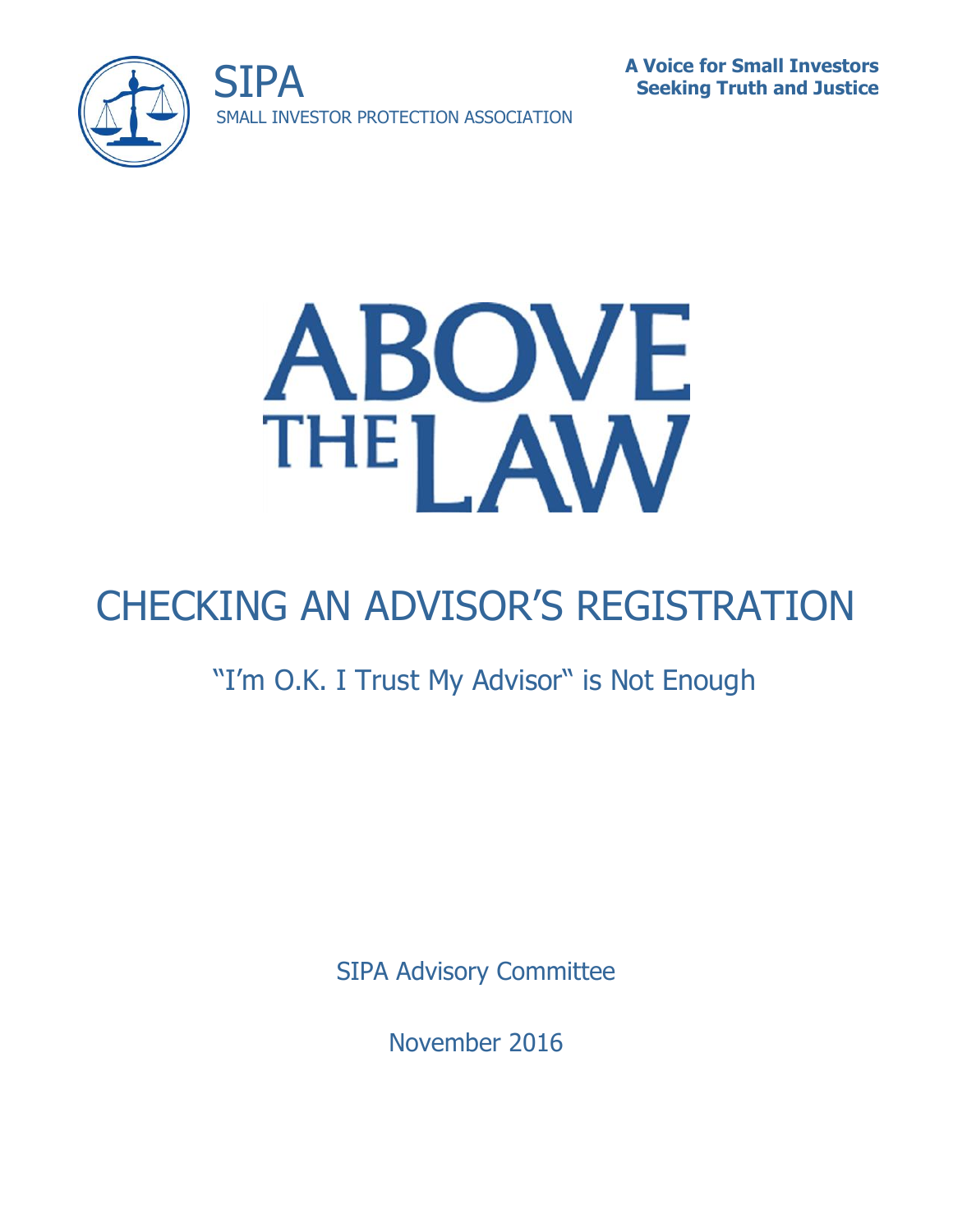

# INTRODUCTION

Are they "Above the Law"?

Is the investment industry exempt from provincial Securities Acts which the provincial Securities Administrators are required to enforce?

Indeed, they fail to follow Rules and Regulations of the Self Regulatory Organizations (SRO) but that appears to be not against the law. However the provincial Securities Acts are the laws that govern securities and each province has an administrator commonly called a Securities Commission.

So if the industry fails to follow the Securities Acts are they not breaking the law?

Although the regulators claim that "Financial Advisor" is an unregulated business title that can be used by anybody, the use of a non-registered title is contrary to Securities Laws in most provinces. It seems that the Securities Administrators are unwilling or unable to enforce these laws, with the result that the industry is free to deceive investors with false titles.

The regulators are claiming that it is important for investors to check the registration of their Financial Advisor to ensure that he is registered with the regulators … but is that enough?

During Financial Literacy Month the regulators and the CSA routinely overly hype and promote the importance of checking to see if your advice giver is registered by accessing their website at [http://aretheyregistered.ca/.](http://aretheyregistered.ca/) We believe this can be a disservice to investors, by giving them a false sense of security that if their person is listed they can then breathe a sigh of relief that all is well.

The CSA website is difficult to navigate to get any relevant information like their registration category. This is well hidden from investors' view. If by chance an investor does stumble across the registration category, unless they pursue it further they would have no idea what it actually means. It almost appears they have gone to great lengths to keep from investors that their advice giver is almost certainly a salesperson.

SIPA did a detailed search on the CSA website on November 11, 2016 and discovered there are 118,126 Dealing Representatives or Salespeople registered in Canada. Some may have little or no education, skill or proficiency beyond their dealer and product pusher training, to enable them to give any worthwhile advice.

Unless an investor is familiar with the securities industry, the chances are slim that the CSA website "Are They Registered", will provide them any meaningful information necessary to make informed decisions about who to hire. SIPA has no issue with getting people to check registration as one of the steps, but there also needs to be a warning about the limits of each registration category with respect to accountability and responsibility. The biggest issue in regulation is best interest standards and fiduciary responsibility.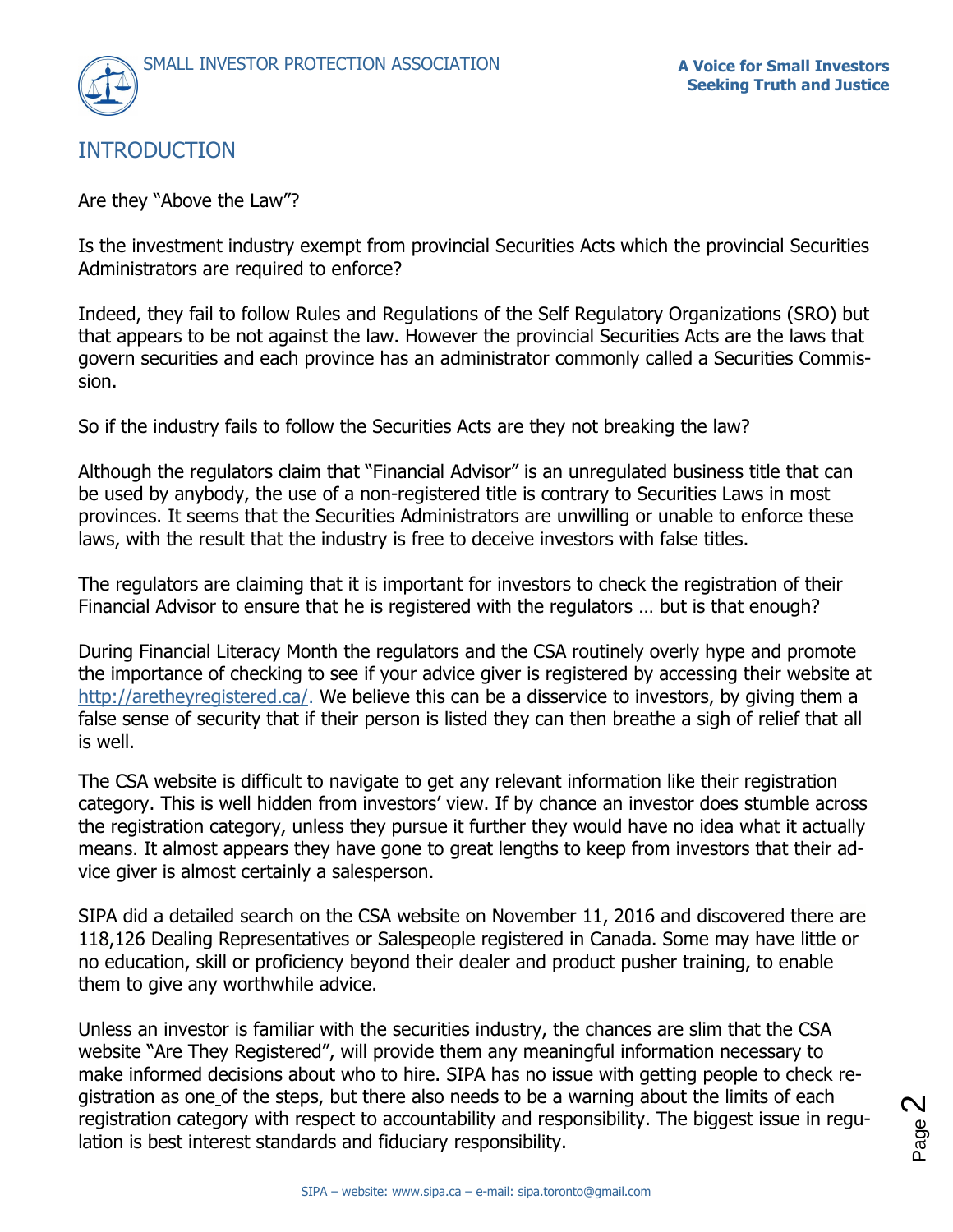

As our contribution to financial literacy we believe it is important that Canadians be informed of the reality of how the investment industry operates and to provide awareness of the registration process and how to check registration to find the truth.

Canadians are led to believe that the investment industry is well regulated and that regulators protect investors but reality is much different. It is a matter of trust. Canada is a trusting society. Canadians trust their "Financial Advisor".

How many times do we hear someone say "I'm O.K. I trust my Advisor"?

All of the hundreds of victims of financial abuse that were interviewed by SIPA trusted their Advisor. But did they know their "Financial Advisor" was simply a "Dealer Representative" i.e. a sales person motivated by commission?

The investment industry routinely uses the title "Financial Advisor" for their sales persons, whether they are selling mutual funds, insurance products (e.g. segregated funds), bank products (e.g. Principal Protected Notes), or acting as brokers to trade in financial products (e.g. bonds, shares, structured products).

Does the industry, condoned by its regulators, use the title "Financial Advisor" to gain public trust in their sales persons?

There is great hoopla about measures being taken to educate investors and helping them by asking them to check to see that their advisor is registered. To be sure this is the basic step to avoid being defrauded by an unregulated fraudster, but it is no protection against having your savings destroyed by a registered sales person.

Sales persons (dealing representative) have no legal requirement to look after an investor's best interests. However, it is in the sales person's interest to maximize his commissions. This can be done by selling the products that pay the highest commissions and by the use of leverage to increase the amount of assets under management (AUM) on which he generates commissions. Both of these initiatives are contrary to an investor's best interests.

A commission grid is used by the industry to motivate sales persons to maximize their commissions. Bonuses and incentives are offered for those who do. This often results in deceitful activity and loss for investors.

The process for checking registration is more complex than it needs to be and is confusing. It may be relatively straight forward to determine if your representative is registered but the devil is in the detail. A detailed examination of the registration check follows that clearly indicates the difficulties that individuals encounter when attempting to use the system devised for investors by the Canadian Securities Administrators.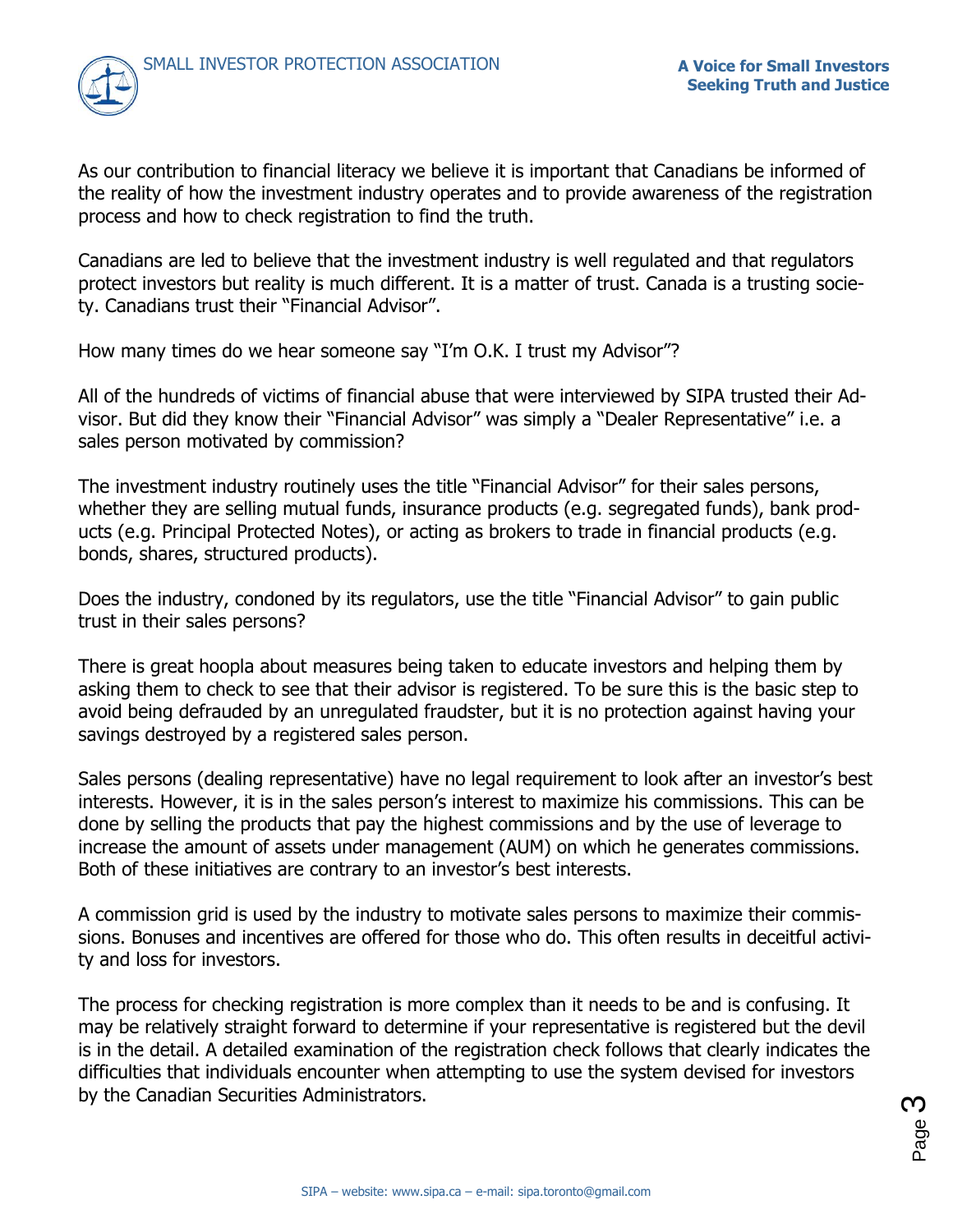

# CHECKING AN ADVISOR'S REGISTRATION

If you go to [http://aretheyregistered.](http://aretheyregistered/)ca/ and enter the name of your representative it will show their name and the firm they work for.

For example the results show:

| <b>LAST NAME, First Name</b> | NAME OF FIRM |
|------------------------------|--------------|
|                              |              |

There is nothing to indicate anything further could be provided or to encourage you to even look further.

If you do click on the person's name it will then show you what they call their Current Registration which turns out to be the name of the firm and the address where they are located.

Name: LAST NAME, First Name п

CURRENT REGISTRATION

| Firm:                                  | <b>NAME OF FIRM</b>                             |
|----------------------------------------|-------------------------------------------------|
| Location of Employment: XX STREET NAME | CITY, PROV, POSTAL CODE<br>Phone: (XXX)XXX-XXXX |

If you notice the plus sign beside the firm's name and decide to click it will now display the province.

Province with  $a +$  sign to the far right

If you click on that plus sign, it will show:

Categories **R** Dealing Representative (Mutual Fund Dealer)

#### Terms & Conditions

There are no terms or conditions for this registrant.

Now if you click on the little question mark (?) beside the word Categories a small screen will pop up on the left called "Understanding Registration". If you take the time to read through it you will finally find out this person who is called a Dealing Representative is in reality a salesperson. That's right, he is a commission driven sales person.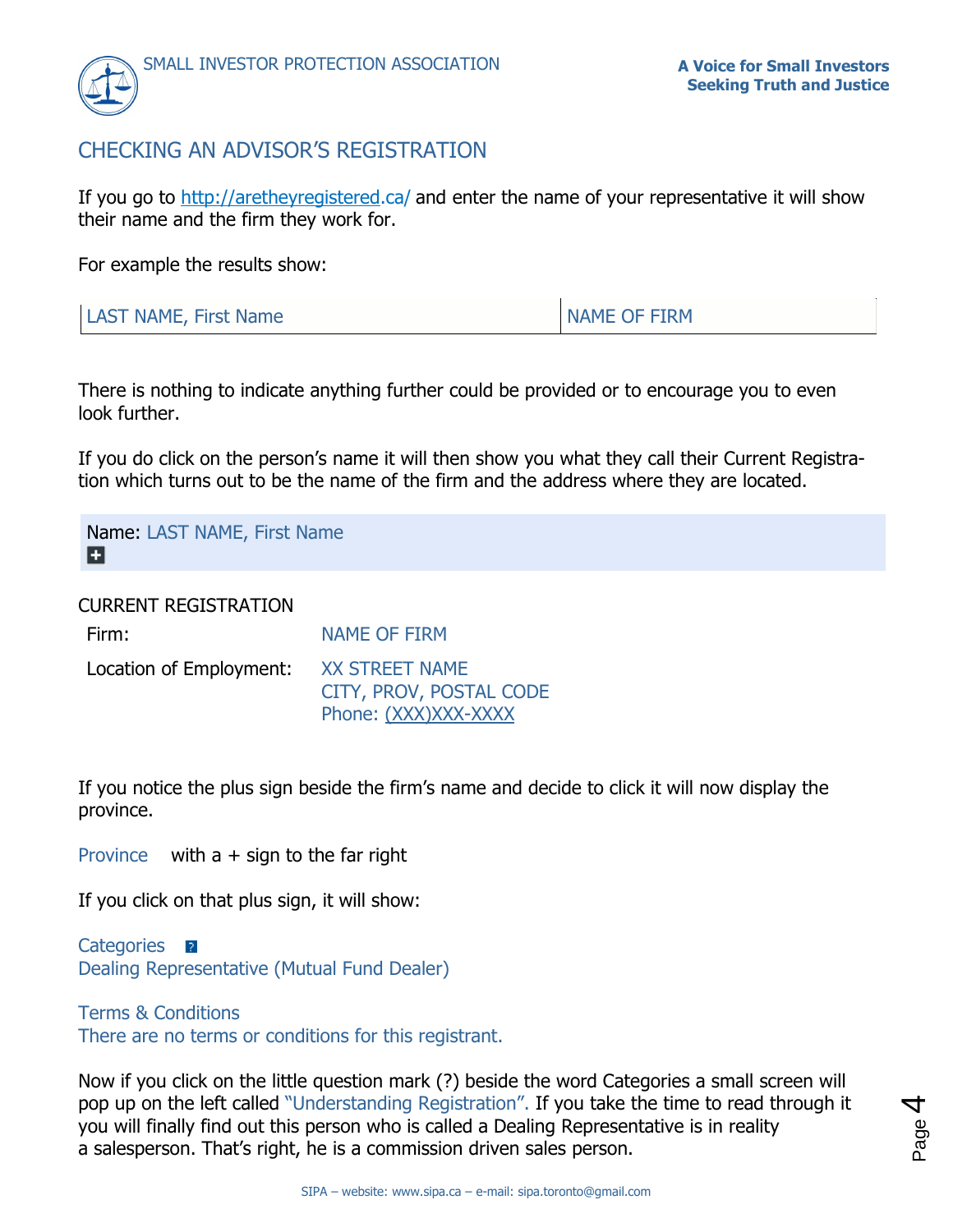

Understanding Registration is also available at this link: [https://www.securities](https://www.securities-administrators.ca/uploadedFiles/General/pdfs/UnderstandingRegistration_EN.pdf)[administrators.ca/uploadedFiles/General/pdfs/UnderstandingRegistration\\_EN.pdf](https://www.securities-administrators.ca/uploadedFiles/General/pdfs/UnderstandingRegistration_EN.pdf)

This document provides information on the registration types and what they do. It starts with this disclaimer:

The category of registration tells you what products and services a firm or individual can offer. Being registered, however, doesn't mean that all firms and individuals have the same skills, provide the same services or charge the same fees. Make sure you understand their qualifications, and the products or services they are selling you.

The question is who would take the time to do this?

Who would know to take all those steps?

Why is this information buried?

Who does this serve?

Is it all part of a grand strategy of deception of the retail investor?

Is this dealing honestly fairly and good faith with investors?

# CHECKING AN ADVISOR'S REGISTRATION - SIMPLIFIED

Most Canadian investors are dealing with either Investment Dealers or Mutual Fund Dealers the details shown for these two types of firms follows:

#### **Investment Dealer**

A business that sells a broad selection of investments including:

- $\Box$  shares
- n bonds
- $\Box$  mutual funds
- □ limited partnerships

Some investment dealer businesses offer advice and a full range of services such as market analysis, securities research and portfolio management. Others act more like brokers, selling or buying securities based on your instructions

#### **Mutual Fund Dealer**

A business that sells only mutual funds.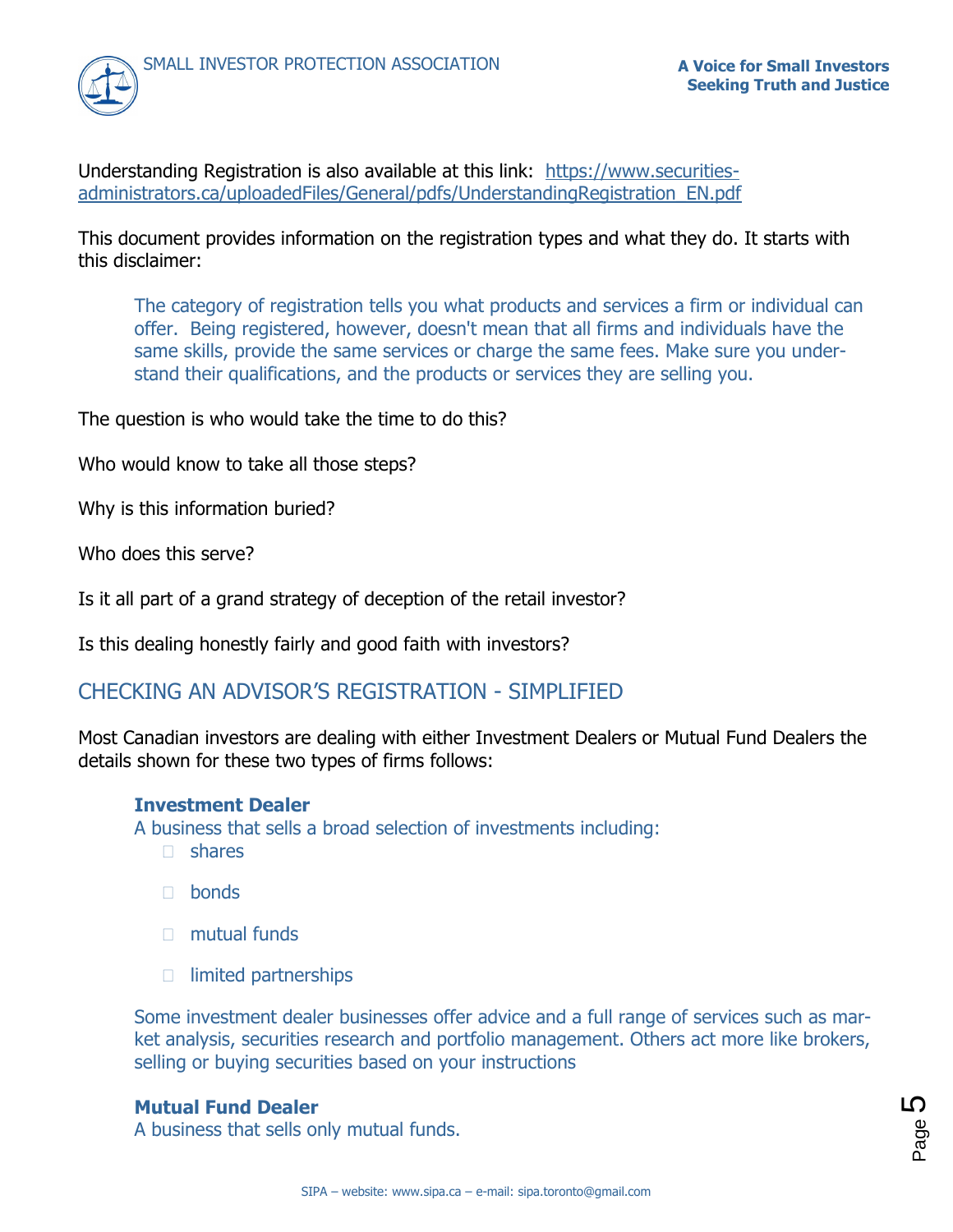

Also most Canadian investors will have a Dealing Representative looking after their investments. Nevertheless details are reproduced here for the three registration types that all investors need to know:

#### **Portfolio Manager**

A business that gives advice to others and manages your portfolio according to the instructions or discretionary authority you have given.

#### **Advising Representative**

A person who provides advice on securities to clients. They can manage your investment portfolio according to your instructions. They can also make decisions and trade securities on your behalf.

#### **Dealing Representative**

A sales person – what they can sell depends on the firm they work for and their registration.

You will note that the first two types are qualified and registered to give or provide advice, but the third type, Dealing Representative, is in reality a "sales person" that relies upon sales commissions.

Therefore when you check your Advisor's registration and see that they are indeed registered, the probability is very high that they are registered as dealing representative or in plain language a sales person.

Why is this sales person carrying the title "Financial Advisor"?

# IS CALLING A SALES PERSON A FINANCIAL ADVISOR AGAINST THE LAW?

It is an established practice in the investment industry to use titles that gain trust. It is misleading at best but is it really against the law. The provincial Securities Acts are quite similar so we are showing excerpts from the Securities Acts of three of the larger provinces.

ONTARIO SECURITIES ACT: <https://www.ontario.ca/laws/statute/90s05#BK61>

Section 25 of the Ontario Securities Act, R.S.O. 1990, c. S.5 PART XI REGISTRA-TION states:

#### Same, advisers

(3) Unless a person or company is exempt under Ontario securities law from the requirement to comply with this subsection, the person or company shall not engage in the business of, or hold himself, herself or itself out as engaging in the business of, advising anyone with respect to investing in, buying or selling securities unless the person or company,

Page လ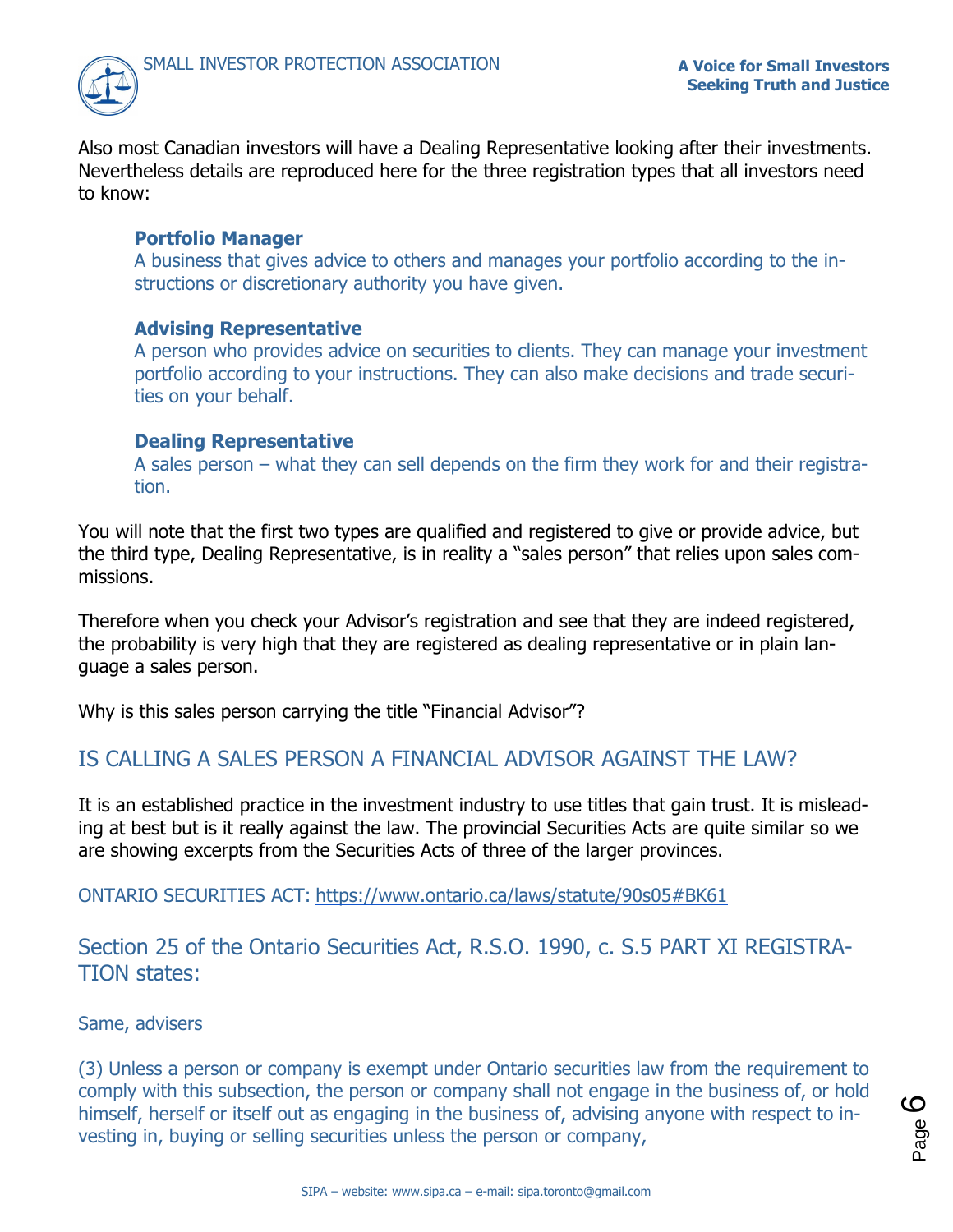# **Note: On a day to be named by proclamation of the Lieutenant Governor, subsection (3) is amended by striking out the portion before clause (a) and substituting the following:**

## **Same, advisers**

(3) Unless a person or company is exempt under Ontario securities law from the requirement to comply with this subsection, the person or company shall not engage in the business of, or hold himself, herself or itself out as engaging in the business of, advising anyone with respect to investing in securities or buying or selling securities or derivatives unless the person or company,

# **See: 2010, c. 26, Sched. 18, ss. 19 (3), 47 (2).**

(a) is registered in accordance with Ontario securities law as an adviser;

(b) is a representative registered in accordance with Ontario securities law as an advising representative of a registered adviser and is acting on behalf of the registered adviser; or (c) is a representative registered in accordance with Ontario securities law as an associate advising representative of a registered adviser and is acting on behalf of the registered adviser under the supervision of a registered advising representative of the registered adviser. 2009, c. 18, Sched. 26, s. 4.

Section 44 of the Ontario Securities Act, R.S.O. 1990, c. S.5 PART XI REGISTRA-TION states:

### **Representation of registration**

44. (1) No person or company shall represent that he, she or it is registered under this Act unless the representation is true and, when making the representation, the person or company specifies his, her or its category of registration. 2009, c. 18, Sched. 26, s. 9.

ALBERTA SECURITIES ACT: <http://www.qp.alberta.ca/documents/Acts/s04.pdf>

Section 100 of the Alberta Securities ACT RSA 2000 Chapter S-4 states:

Representation or holding out of registration

100(1) A person or company shall not represent that the person or company is registered under this Act unless

- 1. (a) the representation is true, and
- 2. (b) in making the representation, the person or company specifies the person or company's category of registration under this Act and the regulations.

BRITISH COLUMBIA SECURITIES ACT: [http://www.bclaws.ca/civix/document/id/complete/statreg/96418\\_01](http://www.bclaws.ca/civix/document/id/complete/statreg/96418_01)

Section 34 of the BC SECURITIES ACT [RSBC 1996] CHAPTER 418 states:

**Part 5 — Registration**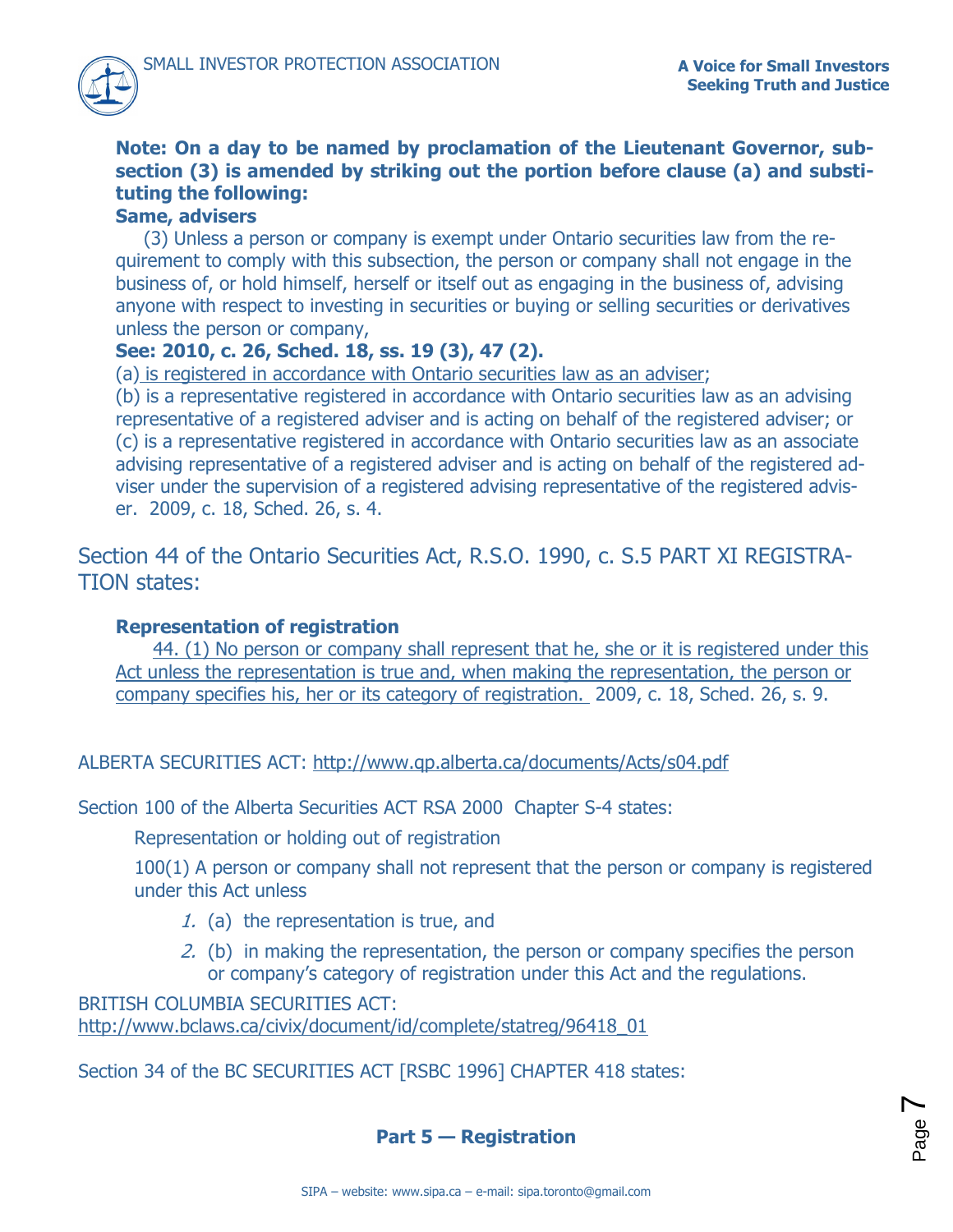# **Persons who must be registered**

- **34** A person must not
- (a) trade in a security or exchange contract,
- (b) act as an adviser,
- (c) act as an investment fund manager, or
- (d) act as an underwriter,

unless the person is registered in accordance with the regulations and in the category prescribed for the purpose of the activity.

# Section 54 of the BC SECURITIES ACT [RSBC 1996] CHAPTER 418 states:

# **Representation or holding out of registration**

**54** (1) A person must not represent that the person is registered under this Act unless

(a) the representation is true, and

(b) in making the representation, the person specifies the person's category of registration under this Act.

(2) A person must not make a statement about something that a reasonable investor would consider important in deciding whether to enter or maintain a trading or advising relationship with the person if the statement is untrue or omits information necessary to prevent the statement from being false or misleading in the circumstances in which it is made.

The above extracts from several provincial Securities Acts clearly illustrate that the regulators that are supposedly protecting investors allow the industry to title their sales people as Financial Advisors even though it appears to be against the law.

In the same way the regulators claim that the title "Vice President" is also an unregulated business title that can be used by anyone.

The use of these false and misleading titles facilitates the industry gaining trust for their sales persons and selling inappropriate products to unsuspecting investors. This often leads to Canadians losing their savings and facing a destitute future.

So when you check the registration of your advisor it is not enough to know that he is registered. You must determine whether he is registered as a sales person or as someone qualified to provide financial advice.

SIPA did a detailed search on the CSA website on November 11, 2016 and discovered there were 118,126 records found for Dealing Representatives or salespeople in Canada. Refer to the following link for more detail in SIPA's Report "Advisor Title Trickery":